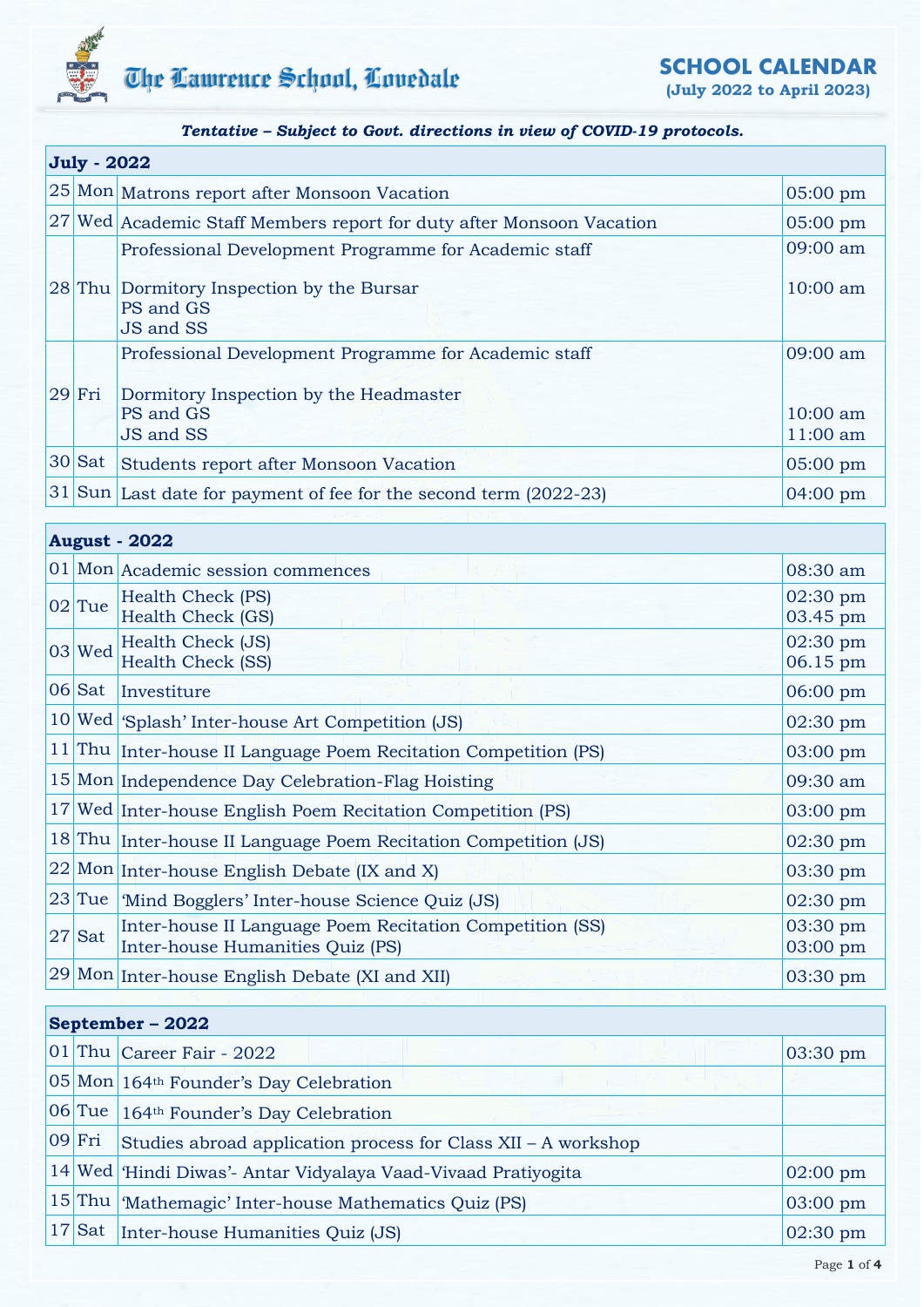|  |            | Periodic Assessment II for classes V to X, Cumulative Assessment I for class XI 10:00 am<br>19 Mon and Cumulative Assessment II for class XII commence |                                |
|--|------------|--------------------------------------------------------------------------------------------------------------------------------------------------------|--------------------------------|
|  |            | Round Square International Conference, UK commences                                                                                                    |                                |
|  |            | 25 Sun Round Square International Conference, UK concludes                                                                                             |                                |
|  |            | $\boxed{28}$ Wed Periodic Assessment II for classes V to X, Cumulative Assessment I for class XII conclude                                             |                                |
|  | $ 29 $ Thu | Inter-house English Debate (JS)<br>'Splash' Inter-house Art Competition (SS)                                                                           | $02:30 \text{ pm}$<br>03:30 pm |

| October - 2022 |                                                                                            |                        |  |  |
|----------------|--------------------------------------------------------------------------------------------|------------------------|--|--|
|                | 03 Mon Basic Fire Safety and First Aid Training (PS and JS)                                | 09:30 am               |  |  |
| $04$ Tue       | Basic Fire Safety and First Aid Training (GS and SS)                                       | 09:30 am               |  |  |
|                | Inter-house II Language Story Telling Competition (JS)                                     | 02:30 pm               |  |  |
|                | 05 Wed Braingle' Inter-house Math Quiz (JS)                                                | 02:30 pm               |  |  |
|                | 06 Thu Inter-house Athletics Heats commences                                               |                        |  |  |
| $07$ Fri       | 'Cranium Krusherz' Inter-house Science Quiz (SS)                                           | 03:30 pm               |  |  |
|                | 10 Mon Inter-house English Prepared Speech Competition (PS)                                | 03:00 pm               |  |  |
| $11$ Tue       | Inter-house Humanities Quiz (SS)<br>Inter-house II Language Story Telling Competition (PS) | 03:30 pm<br>03:00 pm   |  |  |
|                | 13 Thu Digi Quiz' Inter-house Computer Science Quiz (JS)                                   | 02:30 pm               |  |  |
|                | 15 Sat Inter-house Athletics Meet                                                          |                        |  |  |
|                | 19 Wed Splash' Inter-house Art Competition (PS)                                            | 03:00 pm               |  |  |
| $21$ Fri       | Subject choice seminar for class X                                                         | 03:30 pm               |  |  |
| $22$ Sat       | <b>Parent Teacher Meeting</b><br>Long weekend commences                                    | 09:00 am<br>$01:30$ pm |  |  |
|                | 24 Mon Diwali celebration in School                                                        | 10:00 am               |  |  |
|                | 26 Wed Long weekend concludes                                                              | $05:00$ pm             |  |  |
| $28$ Fri       | Indian Colleges application process for class XII – A workshop                             |                        |  |  |
| $29$ Sat       | Inter-house II Language Prepared Speech Competition (SS)                                   | 03:30 pm               |  |  |

#### **November - 2022** 06 Sun Aptitude Analysis 2023-24 10:00 am 08 Tue 'Science Trivia' Inter-house Science Quiz (PS) 03:00 pm 09 Wed 'Quizzle' Inter-house Math Quiz (SS) 03:30 pm 12 Sat Inter-house One Act Play (SS) 03:30 pm 14 Mon Junior School Evening 06:30 pm  $15$  Tue Health Check (PS) Health Check (GS) 02:30 pm 03.45 pm  $16$  Wed Health Check (JS) Health Check (SS) 02:30 pm 06.15 pm 17 Thu 'Digi Quiz' Inter-house Computer Science Quiz (SS) 03:30 pm 18 Fri Seminar on various entrance tests for class XI 02:30 pm 19 Sat Inter-house Equestrian competition  $21$  Mon Periodic Assessment III for classes V to X, Cumulative Assessment II for class  $\begin{array}{|l|l|}\n 21 & \text{Mon }\text{XI} \text{ and Pre Board Assessment I for class XII commence} \\
\end{array} \qquad \qquad \text{10:00 am}$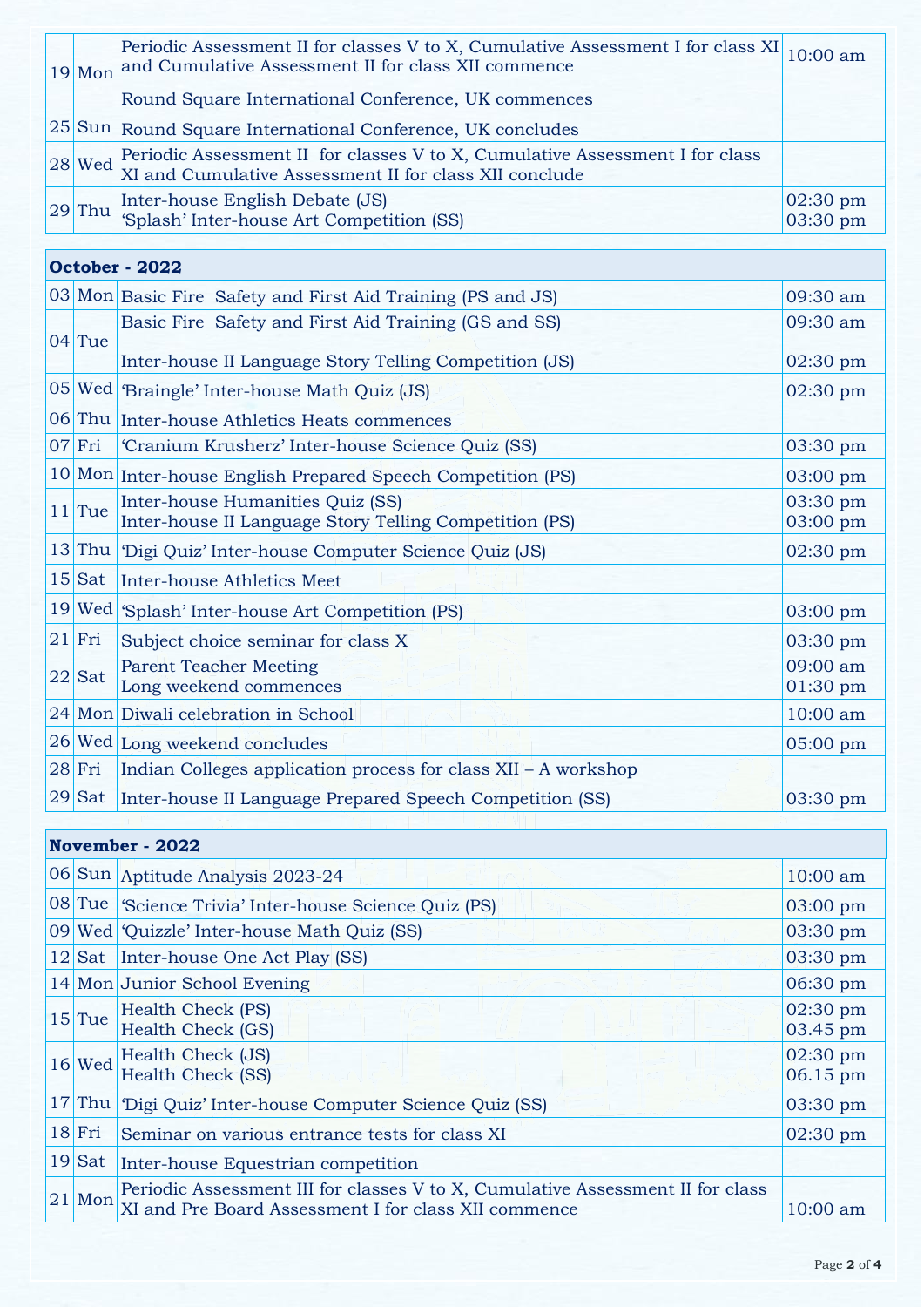| December – 2022 |            |                                                                                                                                         |                    |
|-----------------|------------|-----------------------------------------------------------------------------------------------------------------------------------------|--------------------|
|                 | $ 02 $ Fri | Periodic Assessment III for classes V to X, Cumulative Assessment II for class<br>XI and Pre Board Assessment I for class XII conclude  |                    |
|                 |            | Car batches leave for Winter Vacation                                                                                                   | $01:30 \text{ pm}$ |
|                 |            | 03 Sat Air batches leave for Winter Vacation                                                                                            |                    |
|                 |            | 04 Sun Academic Staff Members leave for Winter Vacation                                                                                 | $05:00 \text{ pm}$ |
|                 |            | 05 Mon Matrons leave for Winter Vacation                                                                                                | $05:00$ pm         |
|                 |            | Last date for payment of fee for the first term (2023-24)                                                                               | $04:00 \text{ pm}$ |
|                 | $ 31 $ Sat | Parents to communicate the continuation / withdrawal of their child in / from<br>the school for the next academic year (except class X) | $04:00 \text{ pm}$ |

# **January – 2023**

|    |            | 02 Mon Matrons (SS and GS) report for duty after Winter Vacation                                                   | $05:00 \text{ pm}$             |
|----|------------|--------------------------------------------------------------------------------------------------------------------|--------------------------------|
|    |            | 04 Wed Dormitory inspection by the Bursar (SS and GS)                                                              | $10:00$ am                     |
|    | $05$ Thu   | Dormitory inspection by the Headmaster (SS and GS)<br>Staff members teaching classes X, XI and XII report for duty | 10:00 am<br>05:00 pm           |
|    | $ 06 $ Fri | Students of classes X, XI and XII report after Winter Vacation                                                     | 05:00 pm                       |
|    | $10$ Tue   | Health Check (GS)<br><b>Health Check (SS)</b>                                                                      | 03:30 pm<br>06.15 pm           |
|    |            | 15 Sun Matrons report after Winter Vacation                                                                        | 05:00 pm                       |
| 17 |            | Tue Academic staff report after Winter Vacation                                                                    | 05:00 pm                       |
|    |            | 19 Thu Students of classes V to IX report to School after Winter Vacation                                          | $05:00$ pm                     |
|    | $24$ Tue   | Health Check (PS)<br>Health Check (GS- Class IX)                                                                   | 02:30 pm<br>03.45 pm           |
|    | $ 25 $ Wed | Pre Board Assessment I for class X and Pre Board Assessment II for class XII<br>commence                           | $10:00$ am                     |
|    |            | Health Check (JS)<br>Health Check (SS - Class IX)                                                                  | $02:30 \text{ pm}$<br>06.15 pm |
|    |            | 26 Thu Republic Day Celebration - Flag Hoisting                                                                    | 09:30 am                       |
|    | $27$ Fri   | Interaction with selected students / parents of classes V to IX for the<br>session 2023-24 commences               | $10:00$ am                     |
|    |            |                                                                                                                    |                                |

## **February – 2023**

| $ 01 $ Wed | Interaction with selected students / parents of classes V to IX for the<br>session 2023-24 concludes |                    |  |  |
|------------|------------------------------------------------------------------------------------------------------|--------------------|--|--|
| $ 03 $ Fri | Pre Board Assessment I for class X and Pre Board Assessment II for class XII<br>conclude             |                    |  |  |
| $ 04 $ Sat | OLs' Lunch for the 'Class of 2023'                                                                   | $01:00 \text{ pm}$ |  |  |
| $10$ Fri   | Pre Board Assessment II for class X and Cumulative Assessment III for class<br>XI commence           | $10:00$ am         |  |  |
| $11$ Sat   | HM's dinner for 'Class of 2023'                                                                      | $07:00 \text{ pm}$ |  |  |
|            | 15 Wed Digi Quiz' Inter-house Computer Science Quiz (PS)                                             | 03:00 pm           |  |  |
|            | $ 21 $ Tue   PSAT 8/9 for class IX                                                                   |                    |  |  |
| $22$ Wed   | Pre Board Assessment II for class X and Cumulative Assessment III for class<br>XI conclude           |                    |  |  |
| $ 24 $ Fri | Farewell Assembly for the 'Class of 2023'                                                            | $06:00 \text{ pm}$ |  |  |